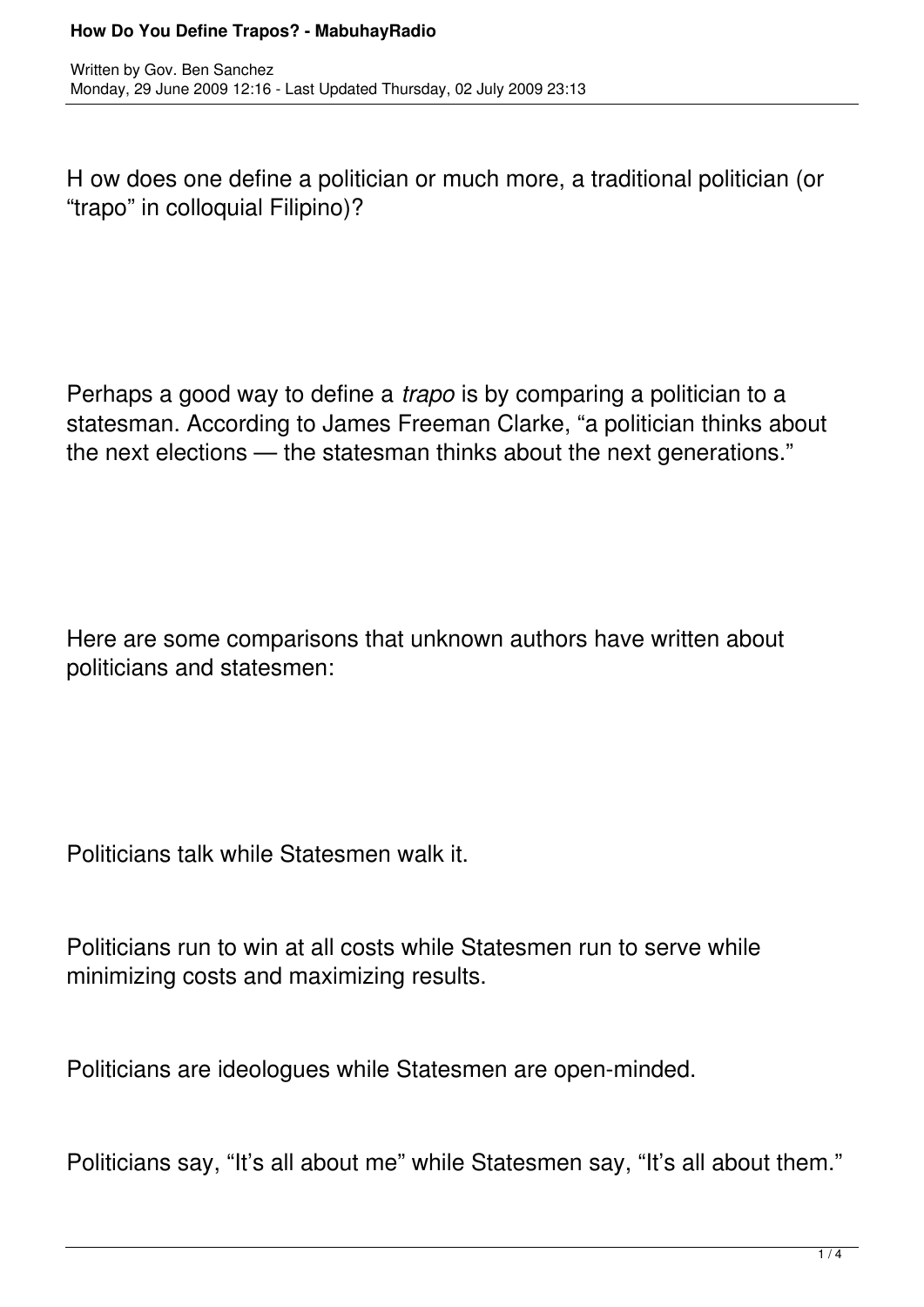Politicians focus on the next election while Statesmen focus on the future.

In its issue of Friday, 26 June, the *Philippine Daily Inquirer* (PDI) printed an AP dispatch on the subject of errant American politicians.

In this article, Fred Greenstein, a Princeton University professor emeritus of politics, suggested that several factors make aggressive politicians prone to mischief:

1. They are disposed to thinking about themselves first.

2. These are men who have to exercise power and sometimes can become drunk from it.

3. These are men who love being admired and who often are surrounded by swarms of psychopants (sic).

4. These are also the type of men who are likely to break promises,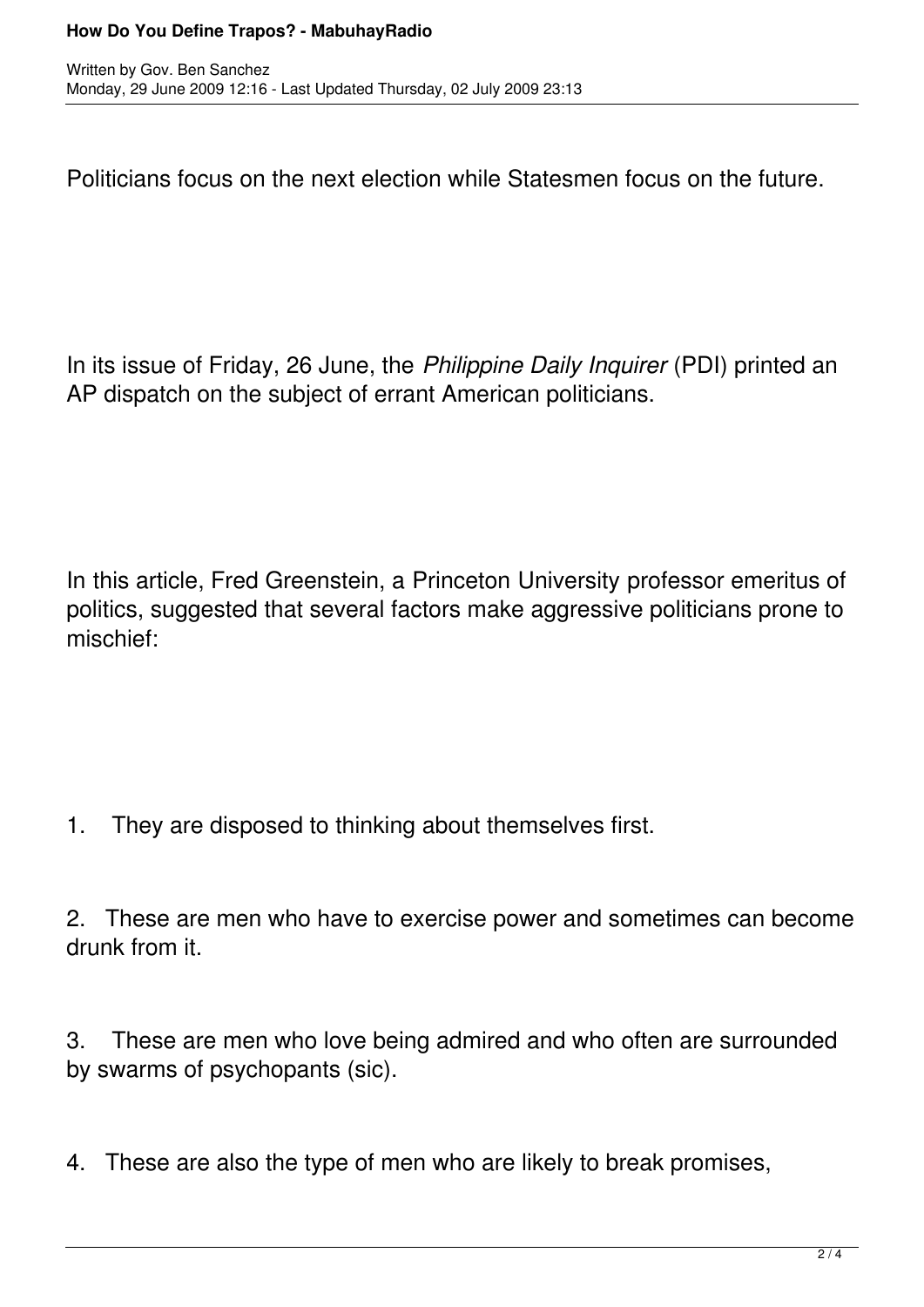## **How Do You Define Trapos? - MabuhayRadio**

manipulate and cut corners.

5. Worst of all, these are men who think the rules do not apply to them and who think they are untouchable.

Do you doubt these? Professor Greenstein retorts, "Just ask their wives, their mistresses or their security details that are often privy to indiscretions."

Without doubt, Professor Greenstein has aptly and concisely given us Filipinos a working definition of our own *trapos* (traditional politicians).

In fact, when I discussed this topic with the MabuhayRadio.com editor, he added that "Filipino *trapos* not only have become drunk with power but literally tipsy also with alcoholic drinks. The media documented the so-called 'Midnight Cabinet' of then President Joseph Estrada, as they consumed bottles after bottles of expensive wine and liquor while discussing vacancies in government offices and appointments were signed as they were already inebriated. Soon, it was revealed that several individuals were appointed to the same position, as they were too drunk to note the duplication of nominations to the same office."